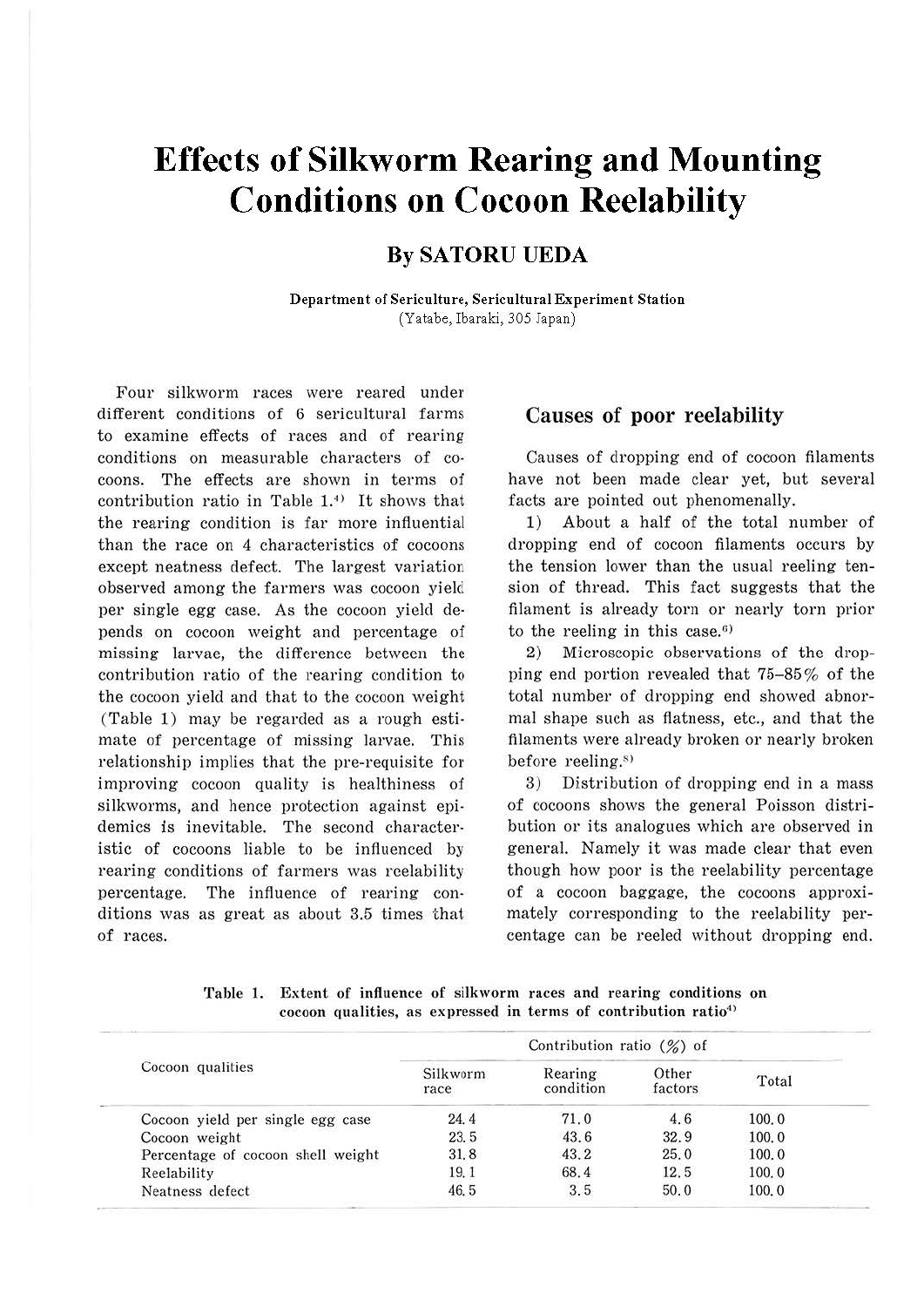4) In the cocoons produced under adverse environmental conditions for cocooning, the drying velocity of have becomes slow, the sericin crystalization proceeds, making a dense molecular cohesion structure with lowered swelling and solubility to hot water, and as a result poor reelability.<sup>3)</sup> It was also observed that the micro-structure of the haves differing in reelability showed different characteristics in physical properties of sericin.<sup>2)</sup>

From the phenomena described above, it is inferred that the occurrence of the dropping end is related not only to the process of solidification of liquid silk but also to the spinning behavior, and hence to the physiological activity of silkworms.

## **Reelability percentage and raw silk percentage of cocoons**

Reelability percentage strongly influences reeling efficiency,<sup>9)</sup> and directly determines raw silk percentage. For example, when the reelability is improved to 80% from 50%, with the cocoons showing 50% of reelability and 19% of raw silk percentage, the raw silk percentage is increased to  $19.0 + 1.05 =$ 20.05%, resulting in 5.5% increase of raw silk yield, $7$  as shown in Table 2.

Table 2. Increase of raw silk percentage caused by improvement of reelability of cocoon7'

| Increase of raw silk percent |                          |       |      |      |             |      |  |  |  |
|------------------------------|--------------------------|-------|------|------|-------------|------|--|--|--|
| Original                     | Improved reelability (%) |       |      |      |             |      |  |  |  |
| reelability<br>$(\%)$        | 100                      | 90    | 80   | 70   | 60          | 50   |  |  |  |
| 40                           | 2.11                     | 1.95  | 1.76 | 1.50 | 1.17        | 0.70 |  |  |  |
| 50                           | 1.41                     | 1.25  | 1.05 | 0.80 | 0.47        |      |  |  |  |
| 60                           | 0.94                     | 0.78  | 0.58 | 0.34 |             |      |  |  |  |
| 70                           | 0.60                     | 0.45  | 0.25 |      | <b>STRA</b> |      |  |  |  |
| 80                           | 0.35                     | 0, 20 | $-2$ |      |             |      |  |  |  |
| 90                           | 0.15                     |       |      |      |             |      |  |  |  |

## **Treatments of egg-larval period and reelability**

When the eggs raised in the preceding year are stored for a long term until the next year, hatching percentage decreases in some cases. It was recognized that the cocoons produced by silkworms derived from such eggs showed a slight decrease of reelability.<sup>11)</sup> Lowering of reelability is also expected when silkworms are reared under the conditions of extremely high temperature and humidity, or rapid temperature changes. Proper protection of eggs is important.

Poor cocoon crops due to damage by agricultural chemicals or silkworm diseases are known to cause decreased reelability percentage. Although experimental results directly dealing with the relation between nutritional conditions of silkworms and reelability are not available, it is inferred that reelability may not be influenced by nutritional variations which may possibly occur among sericultural farmers, because no definite relationship was found between cocoon shell weight and reelability percentage, when the same race was reared during the same season.

As to the effect of larval density in rearing, it was reported that reelability was lowered by very high density which apparently delayed silkworm growth.<sup>1)</sup>

#### **Mounting methods and reelability**

The mounting operation in "the rearing with mulberry shoots" is done mainly by the "Jobarai method" (larvae are dropped by shaking shoots). When mature larvae are dropped on a wooden bed from the height of more than 1 m, they vomit, and cocoon shell weight and reelability are reduced (Table 3).

#### Table 3. Reelability of cocoons of the silkworms fallen from different height at their mature-larval stage<sup>11)</sup> rom different<br>e-larval stag<br>teelability

| Falling |                | Reelability    |                |                       |  |  |  |  |
|---------|----------------|----------------|----------------|-----------------------|--|--|--|--|
| height  | <b>Sex</b>     | Autumn<br>1976 | Spring<br>1977 | Average               |  |  |  |  |
| cm      |                | %              | %              | %                     |  |  |  |  |
| 0       | female<br>male | 97.1<br>96.7   | 95.7<br>95.7   | 96.4<br>96.3<br>96.2  |  |  |  |  |
| 90      | female<br>male | 93.9<br>97.1   | 96.2<br>94.4   | 95.01<br>95.4<br>95.7 |  |  |  |  |
| 180     | female<br>male | 95.3<br>91.4   | 94.8<br>94.8   | 95.0<br>94.0<br>93.1  |  |  |  |  |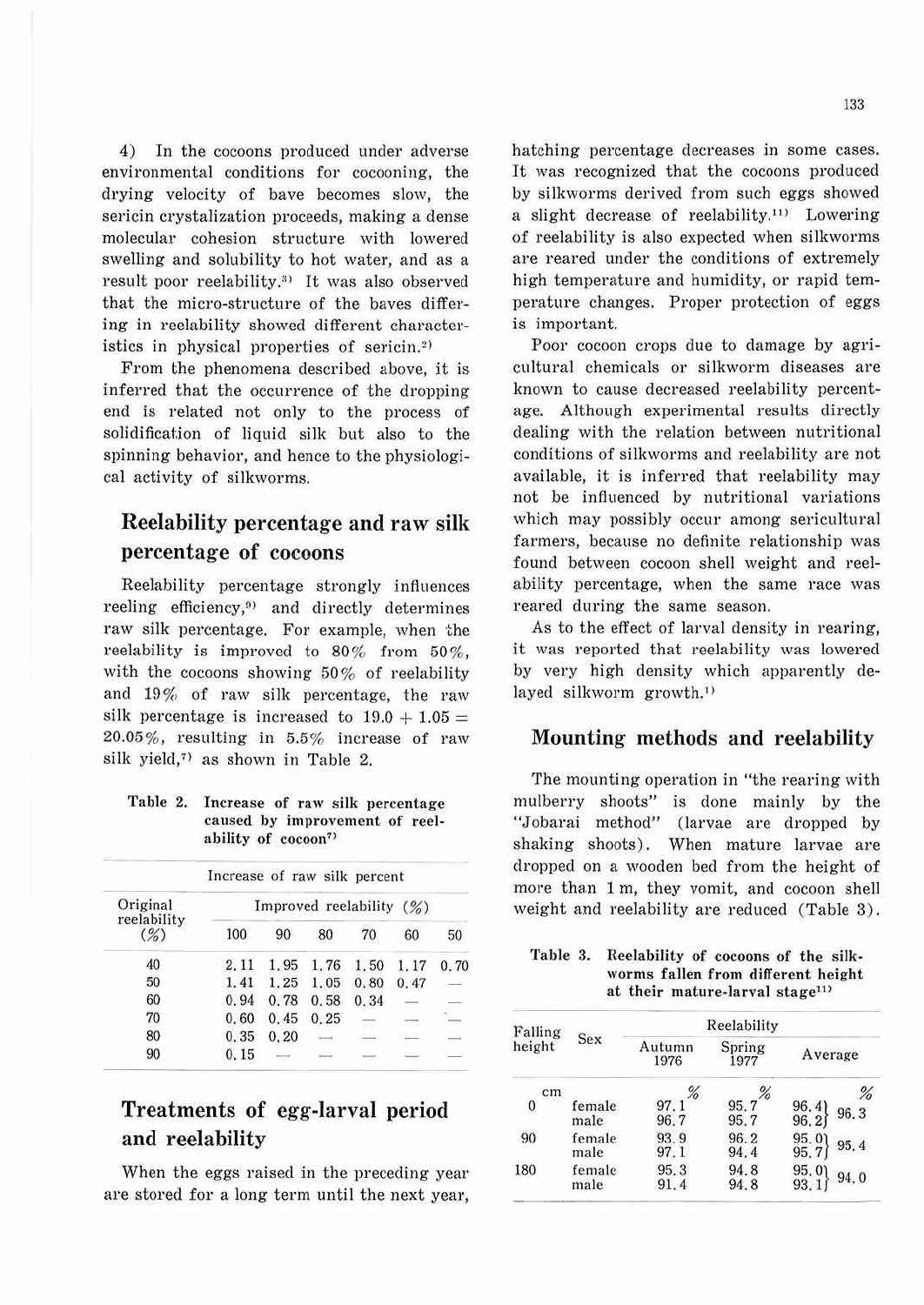| Silkworm race        | Larval<br>maturity | Cocoon<br>weight | Cocoon shell<br>weight | Reelability |
|----------------------|--------------------|------------------|------------------------|-------------|
| N 115 $\times$ C 108 | premature          | 1.53             | cg<br>27.1             | %<br>73     |
|                      | mature             | 1.66             | 29.9                   | 81          |
|                      | overmature         | 1.45             | 25.7                   | 65          |
| N $112 \times C$ 110 | premature          | 1.46             | 27.0                   | 62          |
|                      | mature             | 1.66             | 31.5                   | 65          |
|                      | overmature         | 1.63             | 30.0                   | 62          |

Table 4. Relationship between larval maturity and cocoon qualities<sup>53</sup>

Table 5. Effect of the suspending position of rotatory cocooning frames in the mounting room on the cocoon reelability<sup>2)</sup>

|      |      |      |      |      |      |      |      |                          | Reelabilities $(\%)$ as influenced by different suspending positions |                             |
|------|------|------|------|------|------|------|------|--------------------------|----------------------------------------------------------------------|-----------------------------|
| Room |      | 2    | 3    | 4    | 5    | 6    | 7    | 8                        | Average                                                              | Coefficient<br>of variation |
| А    | 60.1 | 65.5 | 73.3 | 72.0 | 61.4 | 76.6 | 78.1 |                          | 69.6                                                                 | 12.08                       |
| B    | 89.2 | 91.2 | 90.5 | 91.2 | 91.3 | 94.6 | 93.8 | 91.0                     | 91.5                                                                 | 2.93                        |
| C    | 82.0 | 85.3 | 81.9 | 79.0 | 77.0 | 80.2 | 88.3 | $\overline{\phantom{a}}$ | 82.0                                                                 | 7.85                        |
| D    | 84.5 | 81.5 | 80.9 | 89.7 | 78.2 | 82.4 | 84.8 | $\frac{1}{2}$            | 83.4                                                                 | 6.44                        |
| E    | 83.5 | 83.7 | 82.4 | 83.2 | 91.7 | 87.1 | 91.7 | $-$                      | 86.2                                                                 | 5.70                        |

Drop-distance should be less than 90 cm, and the use of buffering materials on the bed is desirable.

The Jobarai method aims at the simultaneous mounting of mature larvae, but it is natural that premature larvae are included. As shown in Table 4, the premature larvae gave less cocoon weight, less cocoon shell weight, and lower reelability than mature larvae mounted at the proper stage. Overmatured larvae also gave poor cocoon quality.<sup>5)</sup> However, in usual practice of sericulture, the mounting earlier or later by 12 hr than the proper time of mounting as shown in Table 4 is not made. With a mass of silkworms, the mounting practiced after 10% of the total number of larvae reached maturity gives no difference in cocoon yield and reelability as compared with the proper time mounting. Picking up individual larvae for mounting is extremely inefficient, so that the simultaneous mounting method will have to be employed by permitting the inclusion of a few premature larvae. Even with the mature larvae,

their cocoon quality is lowered when they are exposed to a condition which induces vomiting of many of them, being piled up for a long time after dropped by Jobarai. The safety range is within 60 min under the pile of 10 cm in height of mature larvae at 25°C.

### **Cares during mounting and reelability**

The most influential factor to reelability percentage is conditions during spinning.<sup>1,131</sup> The result of a survey on the relationship between suspending position of rotatory cocooning frames in farmer's mounting room and reelability is given in Table 5. It shows that the average reelability percentage was lower in the mounting room which shows larger variation of reelability depending on the suspending position of the rotatory cocooning frames.<sup>2)</sup> However, it can be seen that there is a position which gives high reelability even in a mounting room showing low average reelability.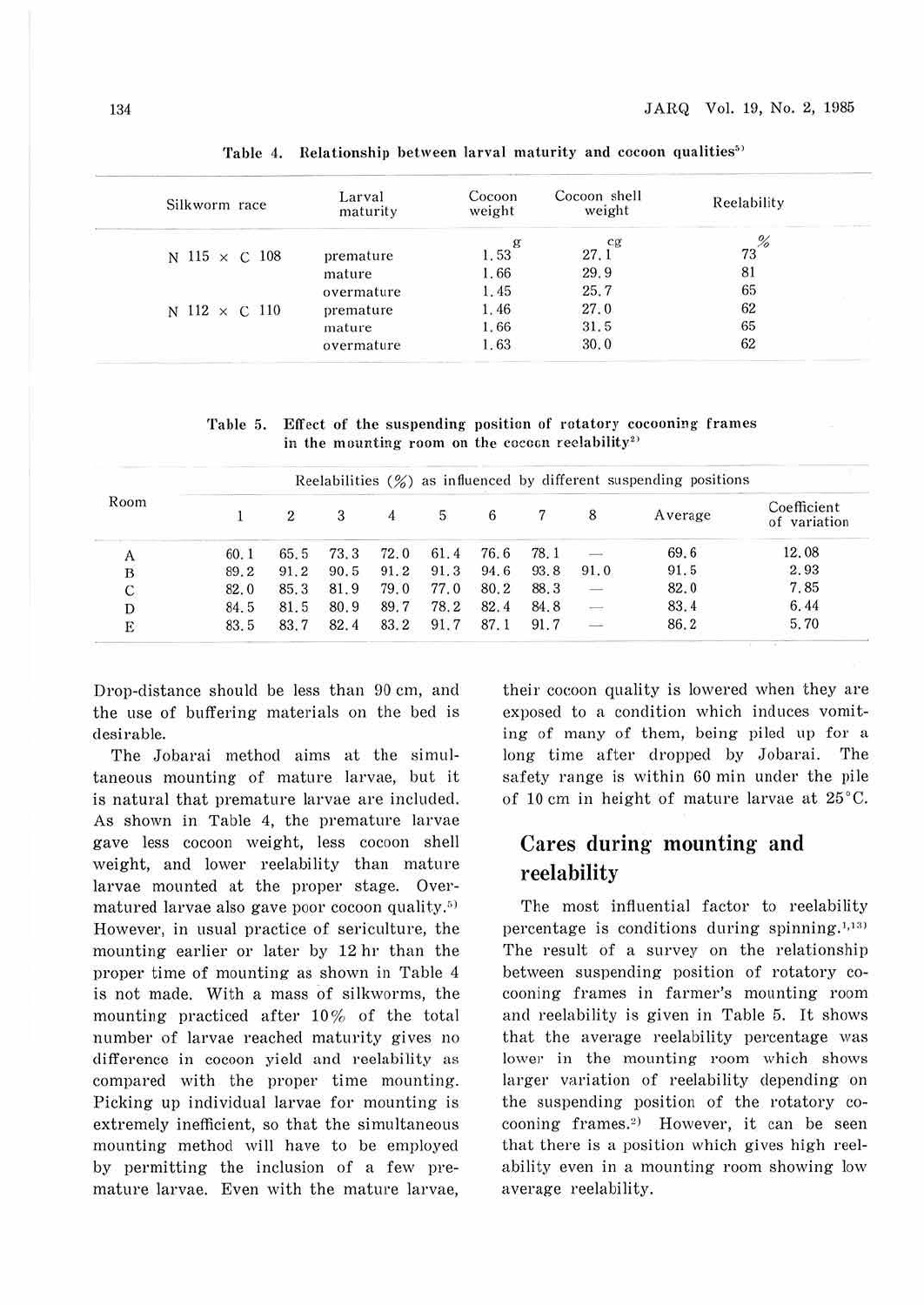| Temperature    | Humidity | Air current | Reelability |
|----------------|----------|-------------|-------------|
|                |          | cm/sec      |             |
| $23^{\circ}$ C | 65       |             | 92.3        |
|                |          | 50          | 96.2        |
|                | 90       |             | 53.5        |
|                |          | 50          | 90.6        |
| $30^{\circ}$ C | 65       |             | 85.2        |
|                |          | 50          | 93.9        |
|                | 90       |             | 28.4        |
|                |          | 50          | 83.0        |

Table 6. Effect of the interaction among temperature, humidity and air current at the spinning stage on the reclnbility<sup>10</sup>

In relation to the management during mounting, relations of three factors, temperature, humidity, and air current, to reelability are given in Table  $6.11$  Combination of three adverse factors remarkably reduces reelability, but it rapidly recovers when even one of the factors is improved. Particularly, humidity and air current exert a great effect on reelability. The optimum temperature during mounting is regarded to be 21-25°C from the viewpoint of health and spinning amount. Temperatures higher or lower than the optimum temperature increase the amount of silk remained in the larval body. However, from standpoint of reelability percentage, the range of optimum temperature is wide. When humidity is low or there is air current, temperature around  $30^{\circ}$ C is not too high.<sup>12,111</sup>

The silkworm evolves a large amount of mositure such as 22~25 *l* per 10,000 silkworms during a period of about 50 hr from the beginning to the end of spinning. About 30% of it comes from urine and feces, while the balance, 70%, is the moisture released during the solidification of liquid silk by spinning. Being in the form of gas, the latter is apt to be neglected and it causes very high humidity inside the mounting room.

The later the exposure to such adverse factors during a cocooning period, the more remarkable their effect.

## **Cares after the end of spinning and reelability**

Environmental conditions after the end of spinning hardly affect reelability. However, strong impact such as dropping down of cocoon from a high place cuts silk filaments physically and reduces reelability.

#### **Conclusion**

Factors which exert adverse effects on reelability of cocoons are classified into two groups, the one related to spinning behavior, and the other to physical properties of cocoon filaments. However, as to the physical properties of cocoon filaments, it is also considered that there are two different cases, i.e., (1) solidification and drying of liquid silk as affected by adverse environment, and (2) physiology of silkworms as affected by adverse environment during the rearing and mounting period causes irregular spinning performance, which induces some changes in physical properties of cocoon filaments.

Cocoons with poor reelability are often inferior in other quality of the filaments.

#### **References**

- l) Inoue, R.: Effect of the mounting condition of the silkworm on the cocoon reelability is greater than that of the rearing condition. Sanshi-Shinpo, 29(334), 4-10 (1921) [In Japanese).
- 2) Kimura, R. et al.: Effects of the rearing and mounting conditions of the silkworm on the cocoon reelability. I. Relationship between suspending position of rotatory frame in the mounting room and cocoon reelability. *'l'ech.* B1ill. *Se1-icul.* Exv. Sfo., 103, 19-28 (1976) [In Japanese).
- 3) Komatsu, K.: Recent advances in sericin research (Review). J. Sericult. *Sci.* Jpn., 49, 457-465 (1980) [In Japanese].
- 4) Kowada, K.: The silkworm race from the standpoint of raw silk production. Report of 16th meeting· of technical training for silkworm egg production, 55-78 (1971) [In Japanese].
- 5) Matsumura, S.: Relationship between mounting condition of silkworm and cocoon reel-